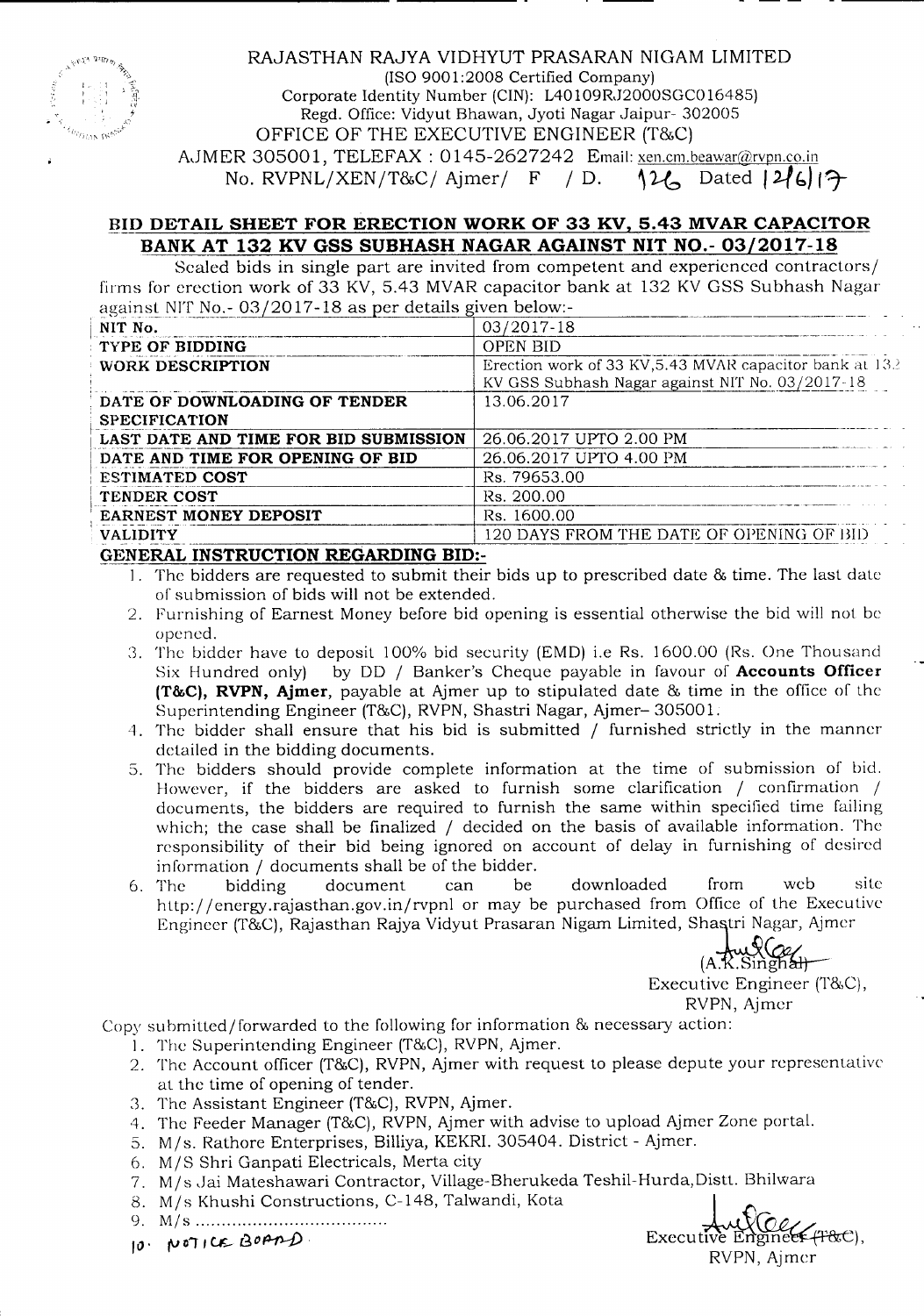# **Commercial Terms & Condition for Erection Of 33 KV, 5.43 MVAR Capacitor Bank At 132 KV GSS Subhash Nagar, Ajmer**

- I. All precautionary measures shall be taken by contractor to carry out the work under scope. The departmen shall not be responsible for any accident or miss happening.
- 2. AllT&P labour, crane/Truck for work etc. required shall be arranged by contractor.
- 3. The work should be completed within 90 days from the date of issue of work order.
- 4. The work will be carried out under the control and strict supervision of Assistant Engineer- Incharge of work.
- 5. Payment for the erection work of 33 KY, 5.43 MVARCapacitor Bank will be made to the eontractor on submission of bills in accordance with the procedure as detailed below. i) Payment equal to 100% (Hundred percent) (In case contractor deposit performance Security deposit equivalent to 10 % of work order by DO/Banker cheque) or 90 % (Ninty percent) (In case contractor furnish undertaking for deduction of performance Security amount from his each running and final bill  $@10\%$  of the amount of the bill) of the total value of the works will be paid against monthly running account bills to be submitted to the AEN (T&C) in-charge of the work.

ii) Balance 10% payment will be made after completion of performance period of 03 Months and finalization of material account statement of items received and used or returned to stores is settled. Any discrepancy in the quantity, will have to be made good by the contractor or deduction of its cost at double the issue rate applicable at the time of issue of material will be made while settling the balance payment.

(iii)The payment of the running bills, up to the work order value will be released without limiting to the individual item quantity.

(iv) Deduction, in respect of deficiencies etc. will be made by the AEN-Ineharge while passing/verifying the bills and simultaneously be conveyed to the contraetor.

- 6. Presentation of Bills: Bill of total work carried out shall be prepared in triplicate by the contractor and same shall be checked by the Assistant Engineer Inchage of work and will be submitted to the Executive Engineer (T&C), RVPN, Ajmer. The Executive Engineer (T&C), RVPN, Ajmer shall forwarded the same to the Account Officer (T&C), Ajmer for payment after deducting taxes *etc.* as applicable at the time of releasing the payment.
- 7. PENALTY:
- (e) The time for and the date of completion specified in the work order shall be deemed to be essence of the contract and the work shall have to be completed not later than the period specified therein. If *the* contractor fails to complete the work or any part thereof within the specified completion period, the NIGAM shall be entitled at his option.
- (f) To recover from the Contractor, 1/4% (quarter percent) per week or part thereof for first four weeks and 1/2% (half percent) per week or part thereof for remaining period of delay (for unexecuted works) subject to maximum of 5% (five percent).
- (g) After completion of the work the AEN (T&C), Ajmer incharge of the works shall submit the detailed report to the XEN(T&C)/SE (T&C), Ajmer indicating the delay in execution of the work activity wise on weekly basis.
- (h) To cancel the contract and if so desired to complete the erection works by other agencies at the risk & cost of the contractor.
- 8. The quantity of work may be increased / decreased as per actual site conditions/ requirement.
- 9. Rate should be quoted for complete work, firm in all respect without any price variation including all taxes & duties but exclusive of service tax.
- 10. Proper work quality shall be ensured and checked by the field officers strictly as per specification of G schedule etc. & record a certificate to this in M.B.
- 11. The contractor shall have to submit a certificate every month that he is an establishment covered under the employees provident fund and miscellaneous provisions act.1952 and is having a separate *code* number with the Provident Fund Commissioner and also that the Provident Fund contribution in respect of all the employees employed by him alongwith employer's share of contribution *etc.* is being deposited with the Provident Fund authorities and shall also submit certified photo copies of the challans of deposits. In absence of above, the contractor shall be liable to deposit employee contribution, as well as, Employer's contribution and other charges in respect of all the employees engaged by him for the said work with RVPN alongwith details of the employees, their wages and the amount of contribution as per RVPN CPF<br>Pulse overy month In case of failure. RVPN shall be entitled to deduct 16% of the Rules every month. In case of failure, RVPN shall be entitled to de<br>amount from his bills. amount from his bills.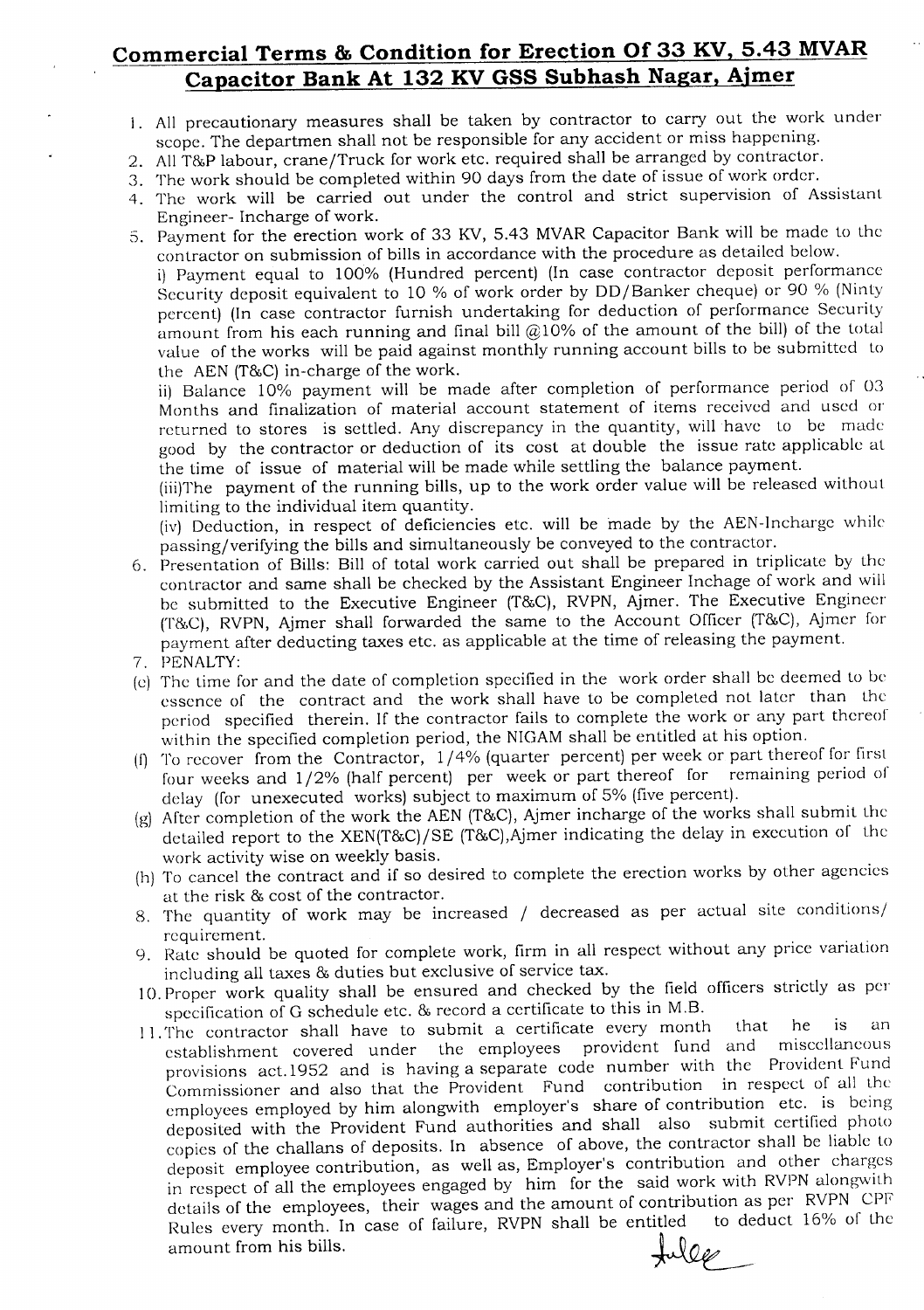- 12. **Dispute :-** All disputes, differences, questions, whatsoever arismg between the NIGAMand Contractor upon or in relation to or in connection with the contract shall be deemed to have arisen at Ajmer (RAJASTHAN) only and no courts other than courts in Ajmer shall have jurisdiction to entertain the same.
- 13.**ELECTRIC POWER:** For carrying out erection activities, electricity supply shall be provided free of cost by the department subject to availability at site.

## 14. **CONTRACT DOCUMENTS:**

-------------------------- --- -

- b) The Contractor shall have to execute the contract agreement within 07 days from the date of receipt of detailed work order in triplicate in the prescribed Performa on non judicial stamp paper of value as per stamp duty applicable in Govt. of Rajasthan along with copy of work order, copy of "bidding documents". It is advised that each and every page of relevant documents is to be signed by authorized person with stamp.
- b) The acceptance of above documents in order shall be notified by the XEN (T&C), RVPN, Ajmer in due course of time under intimation to this office. No any payment shall be released without acceptance of the contract agreement.

### 15. **DAMAGE TO NIGAMS PROPERTY / INSTALLATIONS / MATERIAL:**

The contractor will be responsible for safe working at site so as to avoid any chance of damage to Nigam's material/installations/property at site of work. In case of any damage to Nigam's material/installations/property, the losses will be recovered from the contractor.

### 16.**ACCIDENTS & SAFETY MEASURES:**

The contractor shall follow safe method of working so that there is no damage to Nigam's material and also no injury is caused to any of his workers. The contractor shall be fully responsible for safety of his workers and RVPN will not be responsible for any type of accident minor or fatal to any person at work site. Staff Insurance charges, if any, shall be borne by the contractor. All the Workmen engaged / deployed by you at site for execution of work, shall be adequately insured to meet any unforeseen incident. Safety of all the Workmen, movable & immovable property in vicinity shall be the prime object and full care shall be observed during execution of work. Compensation for any "Fatal or Non-Fatal" accident taking place during execution of work shall not be paid or shared by NIGAM.Payment of compensation, if any, for any such "Fatal or Non-Fatal" accident shall be your sole liability. You will instruct all of your workers to not to touch any installation at GSS without the prior permission of the "Work In-Charge" and or his authorized representative at site.

### 17. **FURTHER CORRESPONDENCE:**

All correspondence pertaining to this work order in respect of any clarification required on "Terms & Conditions" or any other related matter etc. etc. shall be addressed to the Executive Engineer (T&C), RVPN, Ajmer, with copy to all concerned.

18. ACCEPTANCE OF THE ORDER: The acceptance of the order shall be conveyed to the Executive Engineer (T&C), RVPN, Ajmer, within 07 days of the receipt of order in the prescribed Performa failing which it will be presumed that the terms and conditions<br>incorporated in the order are acceptable to the Contractor.

|                                       | Executive Engineer (T&C),<br>RVPN, Ajmer |
|---------------------------------------|------------------------------------------|
| Above Terms & Conditions are accepted |                                          |
| Name of Firm/Contractor               |                                          |
| Address                               |                                          |
|                                       |                                          |
|                                       |                                          |
| TIN/SCT/RST Number                    |                                          |
| Name of contact person                |                                          |
| Contact Number/Mobile                 |                                          |
|                                       |                                          |

| Date  |  |  |  |  |  |  |  |  |  |  |  |
|-------|--|--|--|--|--|--|--|--|--|--|--|
| Place |  |  |  |  |  |  |  |  |  |  |  |

Authorized Signatory (with Name and Stamp of the contractor /Bidder)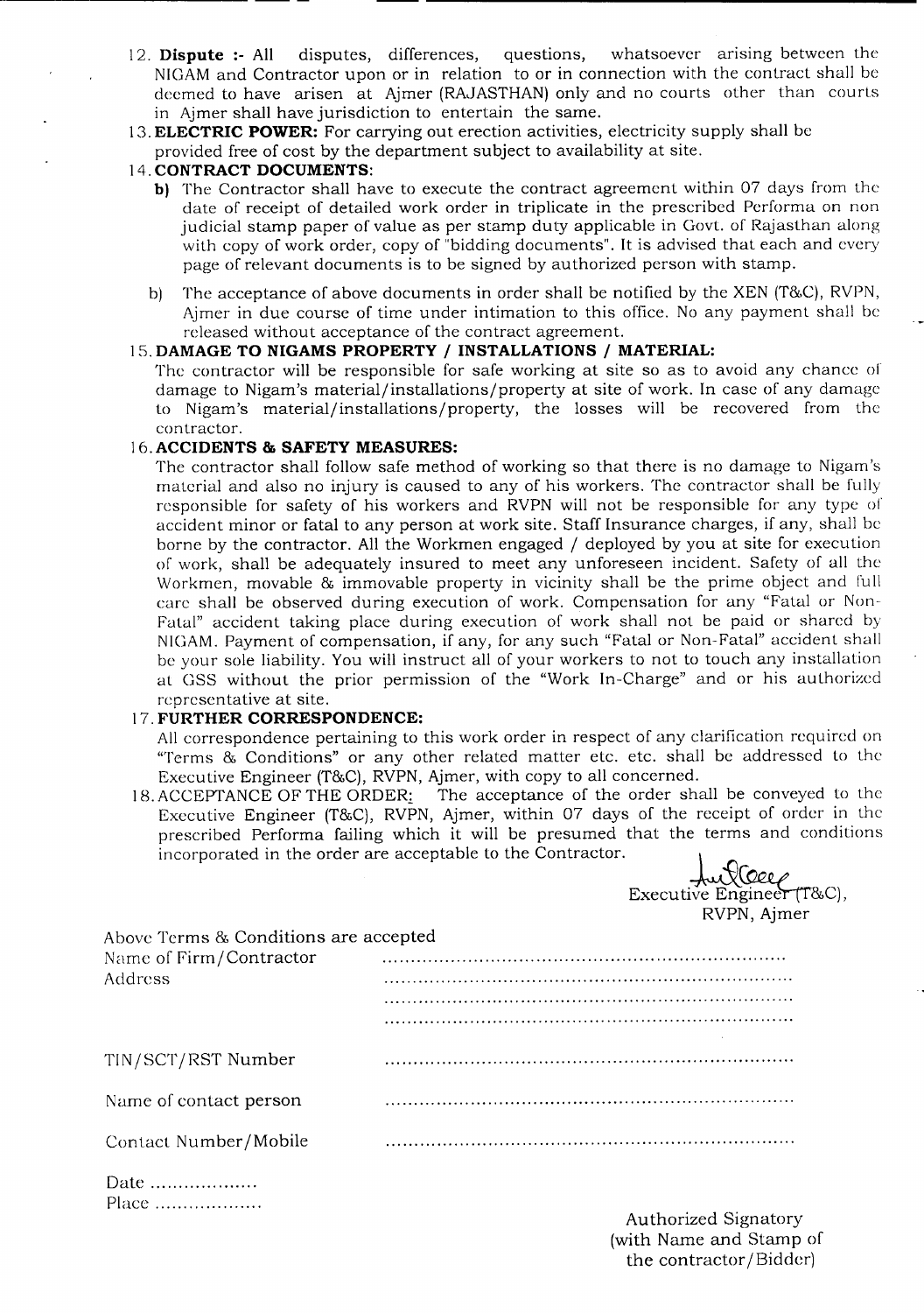## G - **SCHEDULE OF WORKS ON WHICH RATES ARE REQUIRED TO BE QUOTED BY BIDDERS/CONTRACTORS UNDER TN 03 /2017-18**

## **BOQ FOR ERECTION OF 33 KV, 5.43 MVAR CAPACITOR BANK AT 132 KV GSS SUBHASH NAGAR, AJMER:-** Must be filled by the bidder and enclosed with the bid

| S.<br>N | Description                                                                                                                                       | Estimated Amount<br>(in Rs.) | Percentage quoted<br>rate (Above or below) | Total Amount Quoted<br>in Rs. |
|---------|---------------------------------------------------------------------------------------------------------------------------------------------------|------------------------------|--------------------------------------------|-------------------------------|
|         |                                                                                                                                                   |                              |                                            |                               |
|         | Erection of 33 KV, 5.43<br>MVAR capacitor Bank at<br>132 KV GSS, Subhash<br>Nagar, Ajmer (Detail of the<br>work to be carried out is<br>enclosed) | 79653.00                     |                                            |                               |
|         | <b>TOTAL</b>                                                                                                                                      | 79653.00                     |                                            |                               |

l&~ Executive Engineer *(T&C),* RVPN, Ajmer

Date ...............

PIace .

1/we here by accept the above quoted rate

Authorized Signatory (with Name and Stamp of the contractor/Bidder)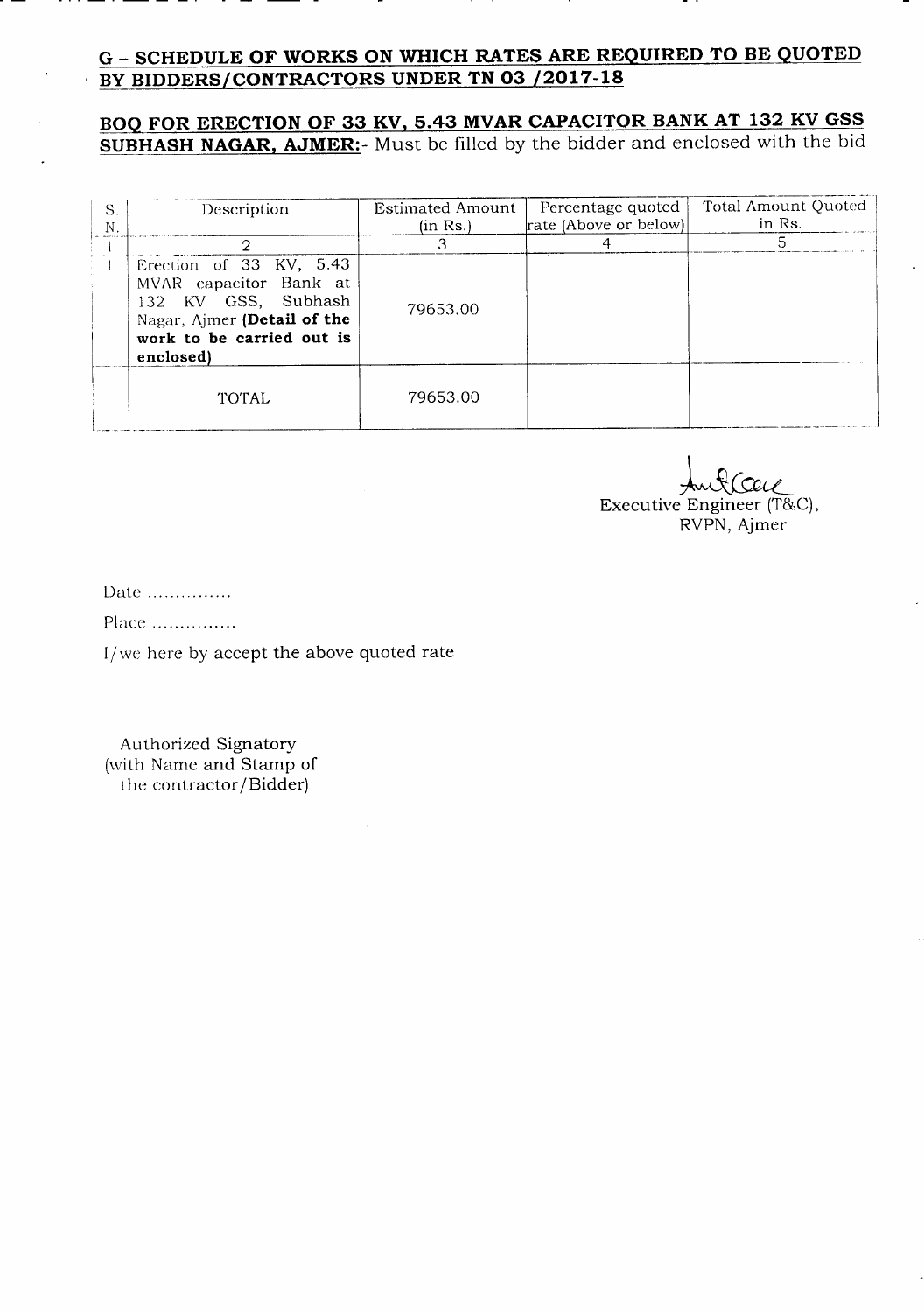#### RAJSTHAN RAJYA VIDHYUT PRASARAN NIGAM LTD.

### ('G' Schedule based on BSR for Construction works of Sub-stations and Maintenance works of Sub-stations & Lines on Labour contract basis (Effective from 01-04-2017)

### G" SCHEDULEFOR ERECTIONWORK OF 33 KV Capacitor Bank Unit 1st at 132 KV GSS -Subhash NagarAjmer

### Name of office - AEN T&C RRVPNL, AJMER

#### RefofBSR- RVPN/SE(Contracts-III/XEN-4/F. *10.45* JAIPUR Dated 21-04-2017

| ls. | <b>BSR</b><br>No. lcode | <b>SAP</b><br>Code | PARTICULARS OF WORK                                                                                                                                                                                                                                                                                                                                                                                                                                                                                                                                                                                                                                                                                                                                                                                                                                                                                          | <b>UNIT</b> | QTY. | <b>RATE</b>    | <b>AMOUNT IN</b><br>Rs. |
|-----|-------------------------|--------------------|--------------------------------------------------------------------------------------------------------------------------------------------------------------------------------------------------------------------------------------------------------------------------------------------------------------------------------------------------------------------------------------------------------------------------------------------------------------------------------------------------------------------------------------------------------------------------------------------------------------------------------------------------------------------------------------------------------------------------------------------------------------------------------------------------------------------------------------------------------------------------------------------------------------|-------------|------|----------------|-------------------------|
|     | $ 2\rangle$             | 3                  | 4                                                                                                                                                                                                                                                                                                                                                                                                                                                                                                                                                                                                                                                                                                                                                                                                                                                                                                            | 5           | 16.  | $\overline{7}$ | 8                       |
|     | $A-1$                   |                    | Laying of Earth Mesh with 28/25 mm dia M.S. Rod at a depth of 0.80 meter from top level of<br>foundations including excavation of trench of required depth and back filling of the same,<br>transportation of M.S. Rods from site store to locations, welding of M.S. Rod to M.S. Rod along<br>the length, at crossings and with earth electrodes as per drawing, application of bitumen<br>compound and covering with bitumen impregnated tape on all welded joints, for the type of soil<br>prevalent at 0.80 meter below top level of foundations (M.S. Rod of above size & M.S. Flat as<br>required shall be made available by RVPN).                                                                                                                                                                                                                                                                    |             |      |                |                         |
|     |                         |                    | In case electricity is made available by RVPN without charges<br>(a)                                                                                                                                                                                                                                                                                                                                                                                                                                                                                                                                                                                                                                                                                                                                                                                                                                         |             |      |                |                         |
|     |                         | <b>PRJ1238</b>     | Normal dry soil<br>(i)                                                                                                                                                                                                                                                                                                                                                                                                                                                                                                                                                                                                                                                                                                                                                                                                                                                                                       | Meter       |      | 24             | $\Omega$                |
|     |                         | PRJ1239            | Hard Soil / Murram / Black Cotton Soil<br>(iii)                                                                                                                                                                                                                                                                                                                                                                                                                                                                                                                                                                                                                                                                                                                                                                                                                                                              | Meter       | 75   | 26             | 1950                    |
|     |                         | PRJ1240            | (iii) Soft Rock                                                                                                                                                                                                                                                                                                                                                                                                                                                                                                                                                                                                                                                                                                                                                                                                                                                                                              | Meter       | 75   | 35             | 2625                    |
|     | $B-1$                   |                    | Laying of earthing risers of 50*12/50*10 mm size M.S. Flat at a depth of 0.80 meter from top<br>level of foundation, including excavation of trench of required depth and backfilling of the same<br>transportation of M.S. Flat from site store to locations, preparation of risers, bending as per<br>requirement (after heating if necessary), fixing on and welding / bolting to equipment / structure<br>and peaks of structures, laying in the trench, welding to the earth mesh of M.S. Rod as per<br>drawing including welding of extra length of M.S. Flat if required, application of bitumen<br>impregnated tape on all welding joints, painting of all surfaces of risers, above ground level with<br>red oxide and green paint, for the type of soil prevalent at 0.8 meter below top level of foundations<br>(M.S. Rod of above size & M.S. Flat as required shall be made available by RVPN). |             |      |                | 0                       |
|     |                         |                    | (a)In case electricity is made available by RVPN without charges                                                                                                                                                                                                                                                                                                                                                                                                                                                                                                                                                                                                                                                                                                                                                                                                                                             |             |      |                | $\mathbf 0$             |
|     |                         | <b>PRJ1258</b>     | (i)Normal dry soil                                                                                                                                                                                                                                                                                                                                                                                                                                                                                                                                                                                                                                                                                                                                                                                                                                                                                           | Meter       |      | 27             | $\Omega$                |
|     |                         | <b>PRJ1259</b>     | (ii) Hard Soil / Murram / Black Cotton Soil                                                                                                                                                                                                                                                                                                                                                                                                                                                                                                                                                                                                                                                                                                                                                                                                                                                                  | Meter       | 175  | 28             | 4900                    |
|     |                         | <b>PRJ1260</b>     | (iii) Soft Rock                                                                                                                                                                                                                                                                                                                                                                                                                                                                                                                                                                                                                                                                                                                                                                                                                                                                                              | Meter       | 125  | 38             | 4750                    |
|     |                         |                    | सहायक अभियन्त्रा (टीएण्डसा<br>रा.वि.प्र.नि क्षि. मदार. अजमेर                                                                                                                                                                                                                                                                                                                                                                                                                                                                                                                                                                                                                                                                                                                                                                                                                                                 |             |      |                |                         |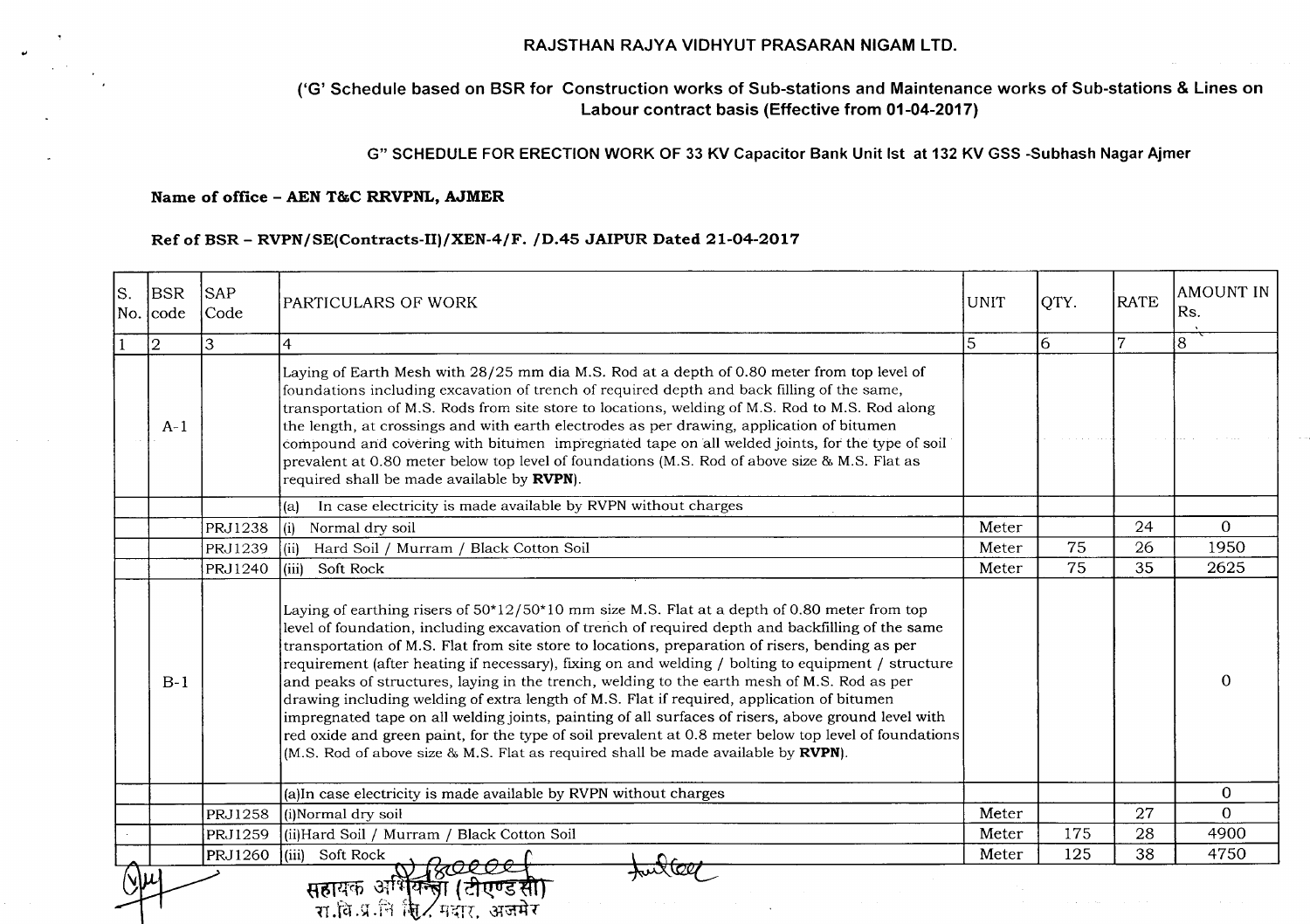| STRINGING OF 220 KV, 132 KV, 33 KV Bus-Bar of ACSR conductor, including transportation of<br>conductor , disc insulators and tension hard ware from site store to location, laying and cutting<br>required length of conductor. Cleaning and assembly of disc insulator as required along with<br>fitting of bolted type or compression type tension hardware as made available (compression<br>machine shall be provided by RVPN on rent free basis). Making up one end, stringing of<br>$3-A$<br>$\Omega$<br>conductors between the beams with specified sag and tension, also equalizing sag and fitting<br>spacer and T-Clamp for twin conductor, for three phase of conductor in each bus-section<br>(ii) Single ACSR Zebra conductor<br>PRJ1308<br>Section<br>1356<br>1356<br>-1<br>(ii) Single ACSR Panther conductor<br>PRJ1307<br>$\mathbf{1}$<br>Section<br>1165<br>1165<br>JUMPERS of ACSR conductor (3nos Y-type) between bus to equipment or between equipment to<br>equipment or between bus to bus including transportation of conductor, disc insulator and<br>hardware from site store to location , cleaning and assembly of disc insulator as required along<br>$3-B$<br>with fitting of suspension hard ware and erection as , cutting required length of conductor ,<br>making connection, fixing of spacer & T-spacer as required, tightening of clamp / connectors,<br>dressing etc for three phase.<br>(i) Single ACSR Zebra / Panther Conductor<br>PRJ1312<br>12<br>Set<br>333<br>3996<br>STRINGING of Earth wire (size $7/3.15$ mm or $7/4$ mm) including transportation of earth wire,<br>tension hardware, etc from site store to location , laying and cutting required length of earth wire<br>fitting of bolted type or compression type hard ware as made available (compression machine<br>PRJ1316<br>$\overline{4}$<br>5<br>274<br>Each<br>1370<br>shall be provided by RVPN on rent free basis ) making up at one end ,stringing of earth wire<br>between structures peak with specified sag and tension jump ring and connecting earth bonds.<br>For single earth wire<br>ERECTION OF SUB - STATION EQUIPMENTS<br>$\mathbf{O}$<br>Erection of Current Transformer / potential transformer / capacitive voltage transformer / series<br>reactor/residual voltage transformer / natural current transformer with clamp and connectors<br>on already erected steel structure including transportation from site store to location, fabrication<br>$5 - B$<br>$\overline{0}$<br>of base frame, fixing of terminal connectors, tightening of nuts and bolts etc, complete in all<br>respect<br>33 KV CT / PT<br>PRJ1321<br>3<br>532<br><b>Nos</b><br>1596 | robok tim, istor | a bortu u | $\overline{2}$ | van Serberger<br><b>PRJ1306</b> | (1) ERECTION OF SUB-STATION STEEL STRUCTURES columns, beams, lighting mast and<br>equipment structures (excluding Circuit Breakers and Capacitor Banks) of all types including<br>transportation of structure members, nuts & bolts, washers, etc. from site store to locations, their<br>assembly, placing on foundation, fixing of template, with foundation bolts as required, Leveling<br>and preparation for grouting as required but excluding grouting erection after grouting and<br>tightening & punching of nuts & bolts. (Maximum Height of Structures up to 20 meters) | <b>MT</b> | $\overline{4}$ | 2321 | 9284 |
|------------------------------------------------------------------------------------------------------------------------------------------------------------------------------------------------------------------------------------------------------------------------------------------------------------------------------------------------------------------------------------------------------------------------------------------------------------------------------------------------------------------------------------------------------------------------------------------------------------------------------------------------------------------------------------------------------------------------------------------------------------------------------------------------------------------------------------------------------------------------------------------------------------------------------------------------------------------------------------------------------------------------------------------------------------------------------------------------------------------------------------------------------------------------------------------------------------------------------------------------------------------------------------------------------------------------------------------------------------------------------------------------------------------------------------------------------------------------------------------------------------------------------------------------------------------------------------------------------------------------------------------------------------------------------------------------------------------------------------------------------------------------------------------------------------------------------------------------------------------------------------------------------------------------------------------------------------------------------------------------------------------------------------------------------------------------------------------------------------------------------------------------------------------------------------------------------------------------------------------------------------------------------------------------------------------------------------------------------------------------------------------------------------------------------------------------------------------------------------------------------------------------------------------------------------------------------------------------------------------------------------------------------------------------------------------|------------------|-----------|----------------|---------------------------------|------------------------------------------------------------------------------------------------------------------------------------------------------------------------------------------------------------------------------------------------------------------------------------------------------------------------------------------------------------------------------------------------------------------------------------------------------------------------------------------------------------------------------------------------------------------------------------|-----------|----------------|------|------|
|                                                                                                                                                                                                                                                                                                                                                                                                                                                                                                                                                                                                                                                                                                                                                                                                                                                                                                                                                                                                                                                                                                                                                                                                                                                                                                                                                                                                                                                                                                                                                                                                                                                                                                                                                                                                                                                                                                                                                                                                                                                                                                                                                                                                                                                                                                                                                                                                                                                                                                                                                                                                                                                                                          |                  |           |                |                                 |                                                                                                                                                                                                                                                                                                                                                                                                                                                                                                                                                                                    |           |                |      |      |
|                                                                                                                                                                                                                                                                                                                                                                                                                                                                                                                                                                                                                                                                                                                                                                                                                                                                                                                                                                                                                                                                                                                                                                                                                                                                                                                                                                                                                                                                                                                                                                                                                                                                                                                                                                                                                                                                                                                                                                                                                                                                                                                                                                                                                                                                                                                                                                                                                                                                                                                                                                                                                                                                                          |                  |           |                |                                 |                                                                                                                                                                                                                                                                                                                                                                                                                                                                                                                                                                                    |           |                |      |      |
|                                                                                                                                                                                                                                                                                                                                                                                                                                                                                                                                                                                                                                                                                                                                                                                                                                                                                                                                                                                                                                                                                                                                                                                                                                                                                                                                                                                                                                                                                                                                                                                                                                                                                                                                                                                                                                                                                                                                                                                                                                                                                                                                                                                                                                                                                                                                                                                                                                                                                                                                                                                                                                                                                          |                  |           |                |                                 |                                                                                                                                                                                                                                                                                                                                                                                                                                                                                                                                                                                    |           |                |      |      |
|                                                                                                                                                                                                                                                                                                                                                                                                                                                                                                                                                                                                                                                                                                                                                                                                                                                                                                                                                                                                                                                                                                                                                                                                                                                                                                                                                                                                                                                                                                                                                                                                                                                                                                                                                                                                                                                                                                                                                                                                                                                                                                                                                                                                                                                                                                                                                                                                                                                                                                                                                                                                                                                                                          |                  |           |                |                                 |                                                                                                                                                                                                                                                                                                                                                                                                                                                                                                                                                                                    |           |                |      |      |
|                                                                                                                                                                                                                                                                                                                                                                                                                                                                                                                                                                                                                                                                                                                                                                                                                                                                                                                                                                                                                                                                                                                                                                                                                                                                                                                                                                                                                                                                                                                                                                                                                                                                                                                                                                                                                                                                                                                                                                                                                                                                                                                                                                                                                                                                                                                                                                                                                                                                                                                                                                                                                                                                                          |                  |           |                |                                 |                                                                                                                                                                                                                                                                                                                                                                                                                                                                                                                                                                                    |           |                |      |      |
|                                                                                                                                                                                                                                                                                                                                                                                                                                                                                                                                                                                                                                                                                                                                                                                                                                                                                                                                                                                                                                                                                                                                                                                                                                                                                                                                                                                                                                                                                                                                                                                                                                                                                                                                                                                                                                                                                                                                                                                                                                                                                                                                                                                                                                                                                                                                                                                                                                                                                                                                                                                                                                                                                          |                  |           |                |                                 |                                                                                                                                                                                                                                                                                                                                                                                                                                                                                                                                                                                    |           |                |      |      |
|                                                                                                                                                                                                                                                                                                                                                                                                                                                                                                                                                                                                                                                                                                                                                                                                                                                                                                                                                                                                                                                                                                                                                                                                                                                                                                                                                                                                                                                                                                                                                                                                                                                                                                                                                                                                                                                                                                                                                                                                                                                                                                                                                                                                                                                                                                                                                                                                                                                                                                                                                                                                                                                                                          |                  |           |                |                                 |                                                                                                                                                                                                                                                                                                                                                                                                                                                                                                                                                                                    |           |                |      |      |
|                                                                                                                                                                                                                                                                                                                                                                                                                                                                                                                                                                                                                                                                                                                                                                                                                                                                                                                                                                                                                                                                                                                                                                                                                                                                                                                                                                                                                                                                                                                                                                                                                                                                                                                                                                                                                                                                                                                                                                                                                                                                                                                                                                                                                                                                                                                                                                                                                                                                                                                                                                                                                                                                                          |                  |           |                |                                 |                                                                                                                                                                                                                                                                                                                                                                                                                                                                                                                                                                                    |           |                |      |      |
|                                                                                                                                                                                                                                                                                                                                                                                                                                                                                                                                                                                                                                                                                                                                                                                                                                                                                                                                                                                                                                                                                                                                                                                                                                                                                                                                                                                                                                                                                                                                                                                                                                                                                                                                                                                                                                                                                                                                                                                                                                                                                                                                                                                                                                                                                                                                                                                                                                                                                                                                                                                                                                                                                          |                  |           |                |                                 |                                                                                                                                                                                                                                                                                                                                                                                                                                                                                                                                                                                    |           |                |      |      |

 $\frac{6}{4}$ 

सहायक अभियन्ता (सेएण्डसी)<br>रा.बि.प्र.ि जि. मदार, अजमेर

Lullage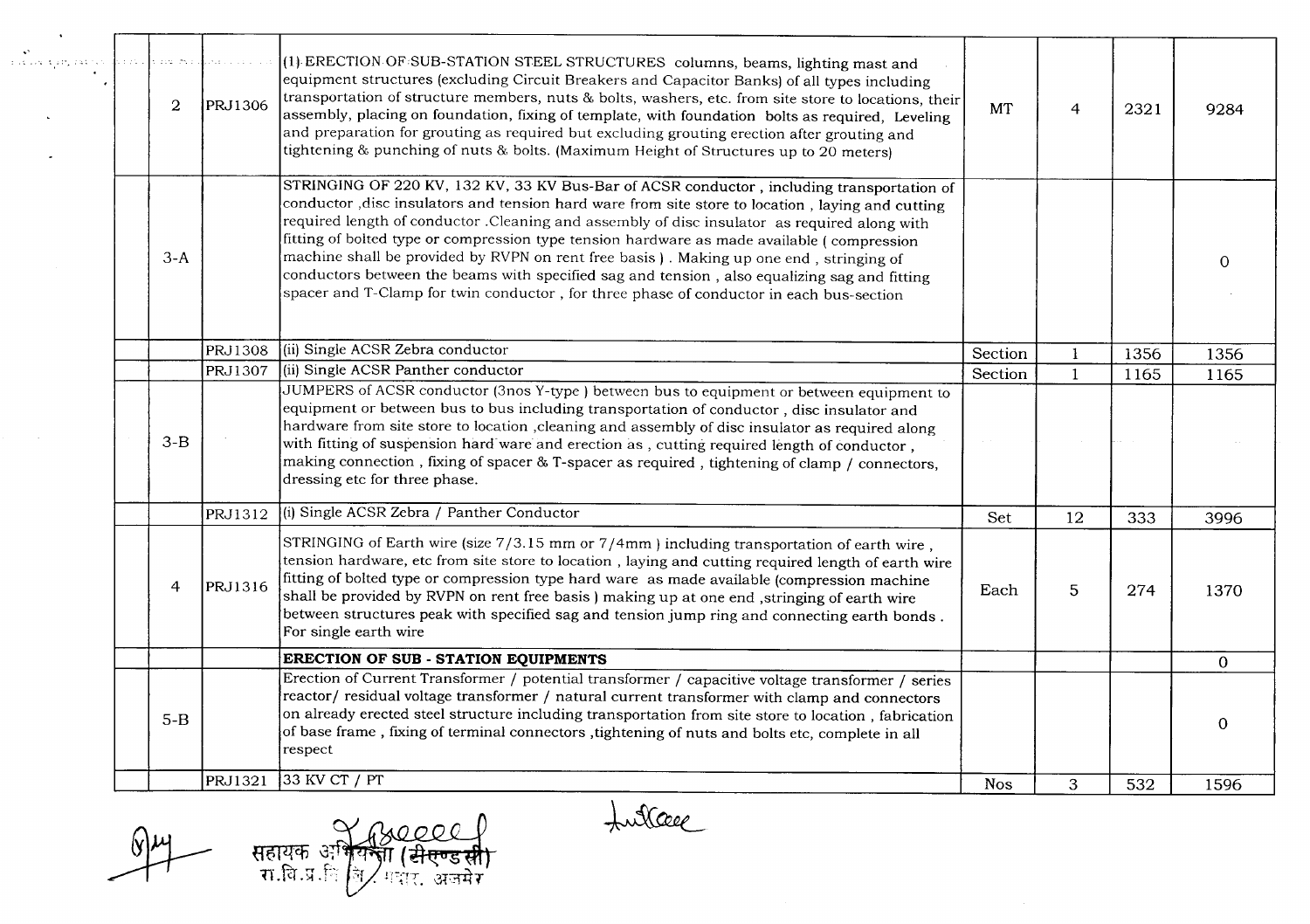| ar <sup>e</sup> l <del>and a component des a</del> | $5-F$          | <b>PRJ1337</b> | Erection of 2x33 KV Capacitor Bank, with series Reactor & Residual Voltage Transformer/<br>Netural Current transformer, including transportation of equipment, structure members, nuts &<br>bolts, washers, clamps& connector etc. from site store to location, assembly of structure, their<br>placing on foundation, leveling and preparing for grouting as required, but excluding grouting,<br>assembly of capacitor bank cells on frames as required & their connections as per manufacture's<br>drawing fixing of terminals connectors, etc. | Each       | $\mathbf{1}$   | 18466 | 18466          |  |
|----------------------------------------------------|----------------|----------------|----------------------------------------------------------------------------------------------------------------------------------------------------------------------------------------------------------------------------------------------------------------------------------------------------------------------------------------------------------------------------------------------------------------------------------------------------------------------------------------------------------------------------------------------------|------------|----------------|-------|----------------|--|
|                                                    | $5-D$          |                | Erection of isolators on already erected steel structure including transportation of base frame,<br>P.Is, contacts, mechanism-box, clamps & connectors etc. from site store to location, minor<br>fabrication as required, and fixing of terminal connectors etc., adjustment /alignment of isolator<br>and its blade. If provided for their smooth operation and final adjustment if required after<br>jumpring ring.                                                                                                                             |            |                |       | 0              |  |
|                                                    |                |                | ii) 33 KV or 11 KV                                                                                                                                                                                                                                                                                                                                                                                                                                                                                                                                 |            |                |       | $\overline{0}$ |  |
|                                                    |                | PRJ1333        | a) without earth blade                                                                                                                                                                                                                                                                                                                                                                                                                                                                                                                             | <b>Nos</b> |                | 916   | 916            |  |
|                                                    |                | PRJ1334        | b) with single earth blade                                                                                                                                                                                                                                                                                                                                                                                                                                                                                                                         | <b>Nos</b> | $\overline{2}$ | 1364  | 2728           |  |
|                                                    | $5-H$          |                | Erection of 33 KV or 11 KV Circuit Breaker, including transportation of equipment, structure<br>members, nuts & bolts, clamps & connectors, accessories etc. from site store to location,<br>assembly of support structure their placing on foundation, leveling and preparing for grouting as<br>required, but excluding grouting, assembly/ placing of support poles, mechanism box etc. on<br>support structure as per manufacturers drawing, fitting of terminal connectors, etc. but<br>excluding commissioning of CB.                        |            |                |       | $\mathbf 0$    |  |
|                                                    |                | PRJ1340        | $ i\rangle$ 33 or 11 KV outdoor type (VCB/SF-6)                                                                                                                                                                                                                                                                                                                                                                                                                                                                                                    | <b>Nos</b> |                | 7404  | 7404           |  |
|                                                    | $5-I$          |                | Erection of Post Insulator on already erected structure including transportation of P.I's, nuts &<br>bolts, clamps & connectors, etc. from site store to location, fabrication of base frame & assembly<br>if required, fixing of clamps, etc.                                                                                                                                                                                                                                                                                                     |            |                |       | $\mathbf 0$    |  |
|                                                    |                | PRJ1344        | $\sqrt{ii}$ 33KV or 11 KV                                                                                                                                                                                                                                                                                                                                                                                                                                                                                                                          | <b>Nos</b> | 9              | 75    | 675            |  |
|                                                    | 6              |                | Erection of control & Relay Panels complete in all respect including transportation from site store<br>to control room, placing on foundation/ cable trench as per layout, interconnection between<br>control & relay panels and with existing panels,. fixing of side/ top cover and doors, earthing to<br>existing earth strip in control room, connection of bus wiring to existing panel and between<br>control and relay panel, as required.                                                                                                  |            |                |       | 0              |  |
|                                                    |                | PRJ1353        | ii)Simplex Panel                                                                                                                                                                                                                                                                                                                                                                                                                                                                                                                                   | <b>Nos</b> | $\mathbf{1}$   | 632   | 632            |  |
|                                                    | $\overline{7}$ |                | Erection of marshalling kiosk/line matching unit (LMU)/ line matching & distribution unit<br>(LMDU) complete in all respect including transportation from site store to location, placing on<br>foundation/ cable trench as per layout, preparing for grouting of foundation bolts but excluding<br>grouting, etc.                                                                                                                                                                                                                                 |            |                |       | 0              |  |
|                                                    |                | PRJ1356        | 33 KV Marshalling Kiosk<br>$\vert$ ii)                                                                                                                                                                                                                                                                                                                                                                                                                                                                                                             | <b>Nos</b> |                | 192   | 192            |  |
|                                                    |                |                |                                                                                                                                                                                                                                                                                                                                                                                                                                                                                                                                                    |            |                |       |                |  |

 $(\gamma)$ uy ~

 $\langle \cdot \rangle$ 

 $\mathbf{r}$ 

C <sup>~</sup>*Q{)OOQO* ~ सहायक अभिवन्ता (टीएण्ड सी)

fulleur